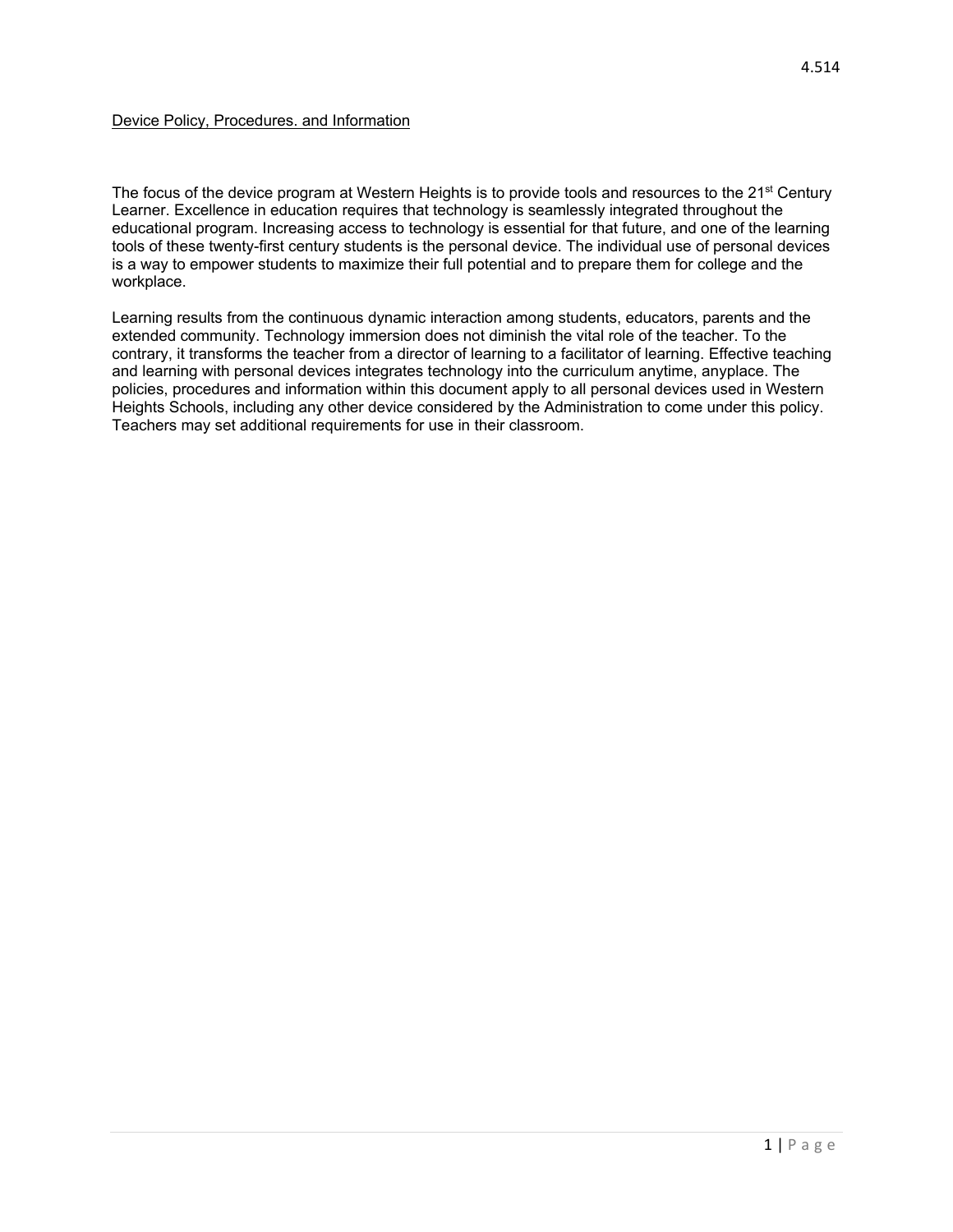| T.             | <b>Table of Contents</b> |
|----------------|--------------------------|
| А.             |                          |
| 1.             |                          |
| 2.             |                          |
| В.             |                          |
| 1.             |                          |
| 2.             |                          |
| $\mathbf{C}$ . |                          |
| 1.             |                          |
| 2.             |                          |
| 3.             |                          |
| D.             |                          |
| 1.             |                          |
| 2.             |                          |
| Е.             |                          |
| 1.             |                          |
| 2.             |                          |
| F.             |                          |
| 1.             |                          |
| $2_{\cdot}$    |                          |
| 3.             |                          |
| 4.             |                          |
| 5.             |                          |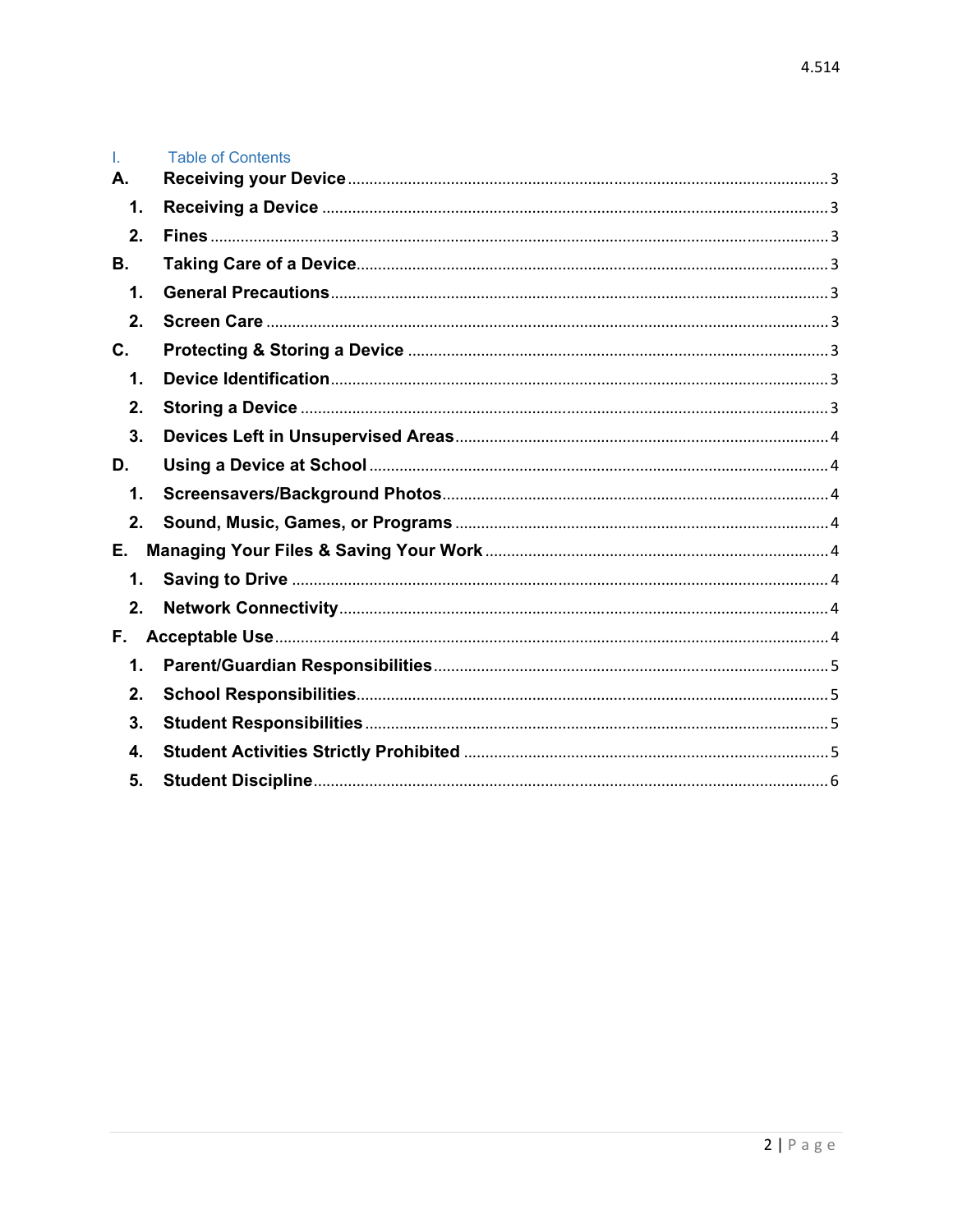## **A. Receiving your Device**

**1. Receiving a Device** 

Devices will be distributed each day during first hour and collected during the last hour of each day. **Parents & students must sign and return the all Agreements and Student Pledge documents before the device can be checked out for use.**

### **2. Fines**

Individual school devices and accessories are the property of Western Heights Public Schools. They must be turned in and accounted for on a daily basis.

 Failure to return the device to the Western Heights School will result in a theft report being filed with the Oklahoma City Police Department.

Furthermore, the student and their parents will be responsible for any damage to the device, consistent with the District's policy and procedures and must return the computer and accessories to the Western Heights in satisfactory condition. The student and their parents will be charged a fee for any needed repairs, not to exceed the replacement cost of the device.

### **B. Taking Care of a Device**

Students are responsible for the general care of the device they have been issued by the school. Devices that are broken or fail to work properly must be turned in to the school for an evaluation of the equipment.

### **1. General Precautions**

- The device is school property and all users will follow this policy and the Western Heights acceptable use policy for technology. Students and parents acknowledge and agree that they have no right of privacy regarding any material or content placed on the device.
- Only use a clean, soft cloth to clean the screen, no cleansers of any type.
- Cords and cables must be inserted carefully into the device to prevent damage.
- Devices must remain free of any writing, drawing, stickers, or labels that are not the property of the Western Heights School District.
- Students should not use "skins" to "personalize" the device and they must not remove any WHPS labels.
- Devices that malfunction or are damaged must be reported to the library. The school district will be responsible for repairing devices that malfunction. Devices that have been damaged from student misuse, neglect, or are accidentally damaged will be repaired with cost being borne by the student and parents. Students and parents will be responsible for the entire cost of repairs to devices that are damaged intentionally.
- Devices that are stolen must be reported immediately to the Office

### **2. Screen Care**

Screens can be damaged if subjected to rough treatment. The screens are particularly sensitive to damage from excessive pressure on the screen or the back side of the screen.

- Do not lean on the top of the device when it is closed.
- Do not place anything near the device that could put pressure on the screen.
- Do not place anything inside the case that will press against the screen.
- Clean the screen with a soft, dry cloth or anti-static cloth.
- Do not "bump" the device against lockers, walls, or other hard objects as it will eventually break the screen

# **C. Protecting & Storing a Device**

### **1. Device Identification**

Student Devices will be labeled in the following manner: WH Destiny Label associated with Device Serial Number

#### **2. Storing a Device**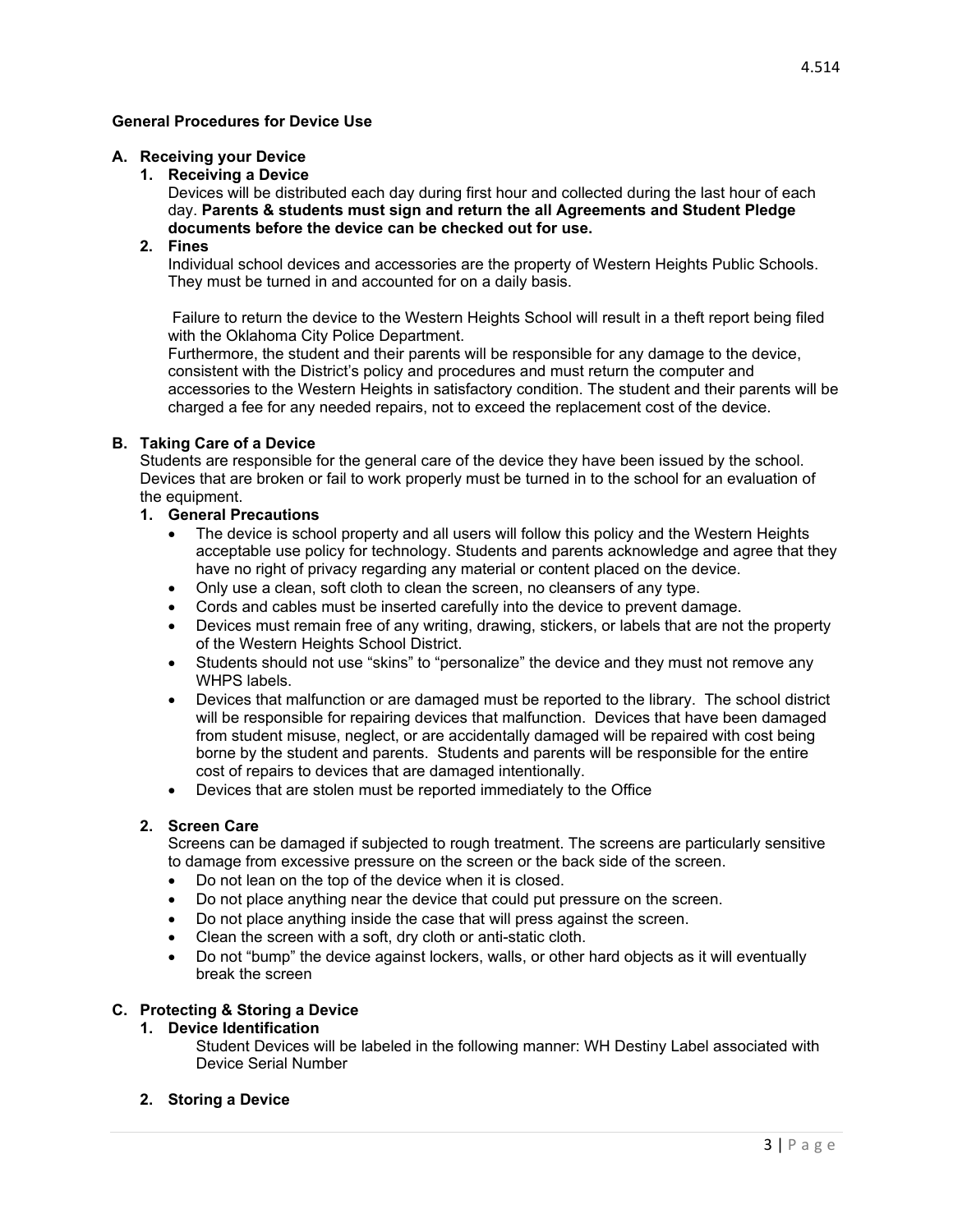When students are not using the device, they should be stored in their lockers as long as a lock in placed . The WH School District recommends that students obtain a personal lock and provide the office with a key or combination to the personal lock. Nothing should be placed on top of the device, when stored in the locker. Devices should be stored in a classroom cart and locked when not in the possession of the student.

## **3. Devices Left in Unsupervised Areas**

Under no circumstances should devices be left in unsupervised areas. Unsupervised areas include the school grounds and campus, the lunch room, computer lab, locker rooms, library, unlocked classrooms, dressing rooms and hallways. Any device left in these areas is in danger of being stolen. If an device is found in an unsupervised areas, it will be taken to the library or front office. The student may be subjected to the outlined discipline procedures.

# **D. Using a Device at School**

Personal devices are intended for use at school each day. In addition to teacher expectations for device use, school messages, announcements, calendars and schedules may be accessed using the device. Students must be responsible to bring the device to all classes throughout the school day.

# **1. Screensavers/Background Photos**

- Inappropriate media may not be used as a screensaver or background photo.
- Presence of guns, weapons, pornographic materials, inappropriate language, alcohol, drug, gang related symbols or pictures will result in disciplinary actions.
- Student should keep passwords secure, but realize they must unlock the device, app, etc. when asked to by a Western Heights Staff Member.

# **2. Sound, Music, Games, or Programs**

- Sound must be muted at all times unless permission is obtained from the teacher for instructional purposes.
- Music is allowed on the device and can be used at the discretion of the teacher
- Internet Games are not allowed to be used in class. If the Western Heights Staff sees inappropriate apps on a device, they will be removed.
- All software/Apps will be district provided. Apps could be removed at any time during upgrades.
- App purchase is restricted. No explicit content rated apps will be allowed on the devices.

# **E. Managing Your Files & Saving Your Work**

## **1. Saving to Drive**

Students may save work to their Western Heights issued Google Drive account on the device. It is the student's responsibility to ensure that work is not lost due to mechanical failure or accidental deletion. Device malfunctions are not an acceptable excuse for not submitting work.

### **2. Network Connectivity**

The Western Heights School District makes no guarantee that their network will be up and running 100% of the time. In the rare case that the network is down, the District will not be responsible for lost or missing data.

### **F. Acceptable Use**

The use of the Western Heights School District's technology resources is a privilege, not a right. Students and parents acknowledge and agree that they have no right of privacy regarding any material or content placed on a device. The privilege of using the technology resources provided by the Western Heights School District is not transferable or extendible by students to people or groups outside the district and terminates when a student is no longer enrolled in the WH School District.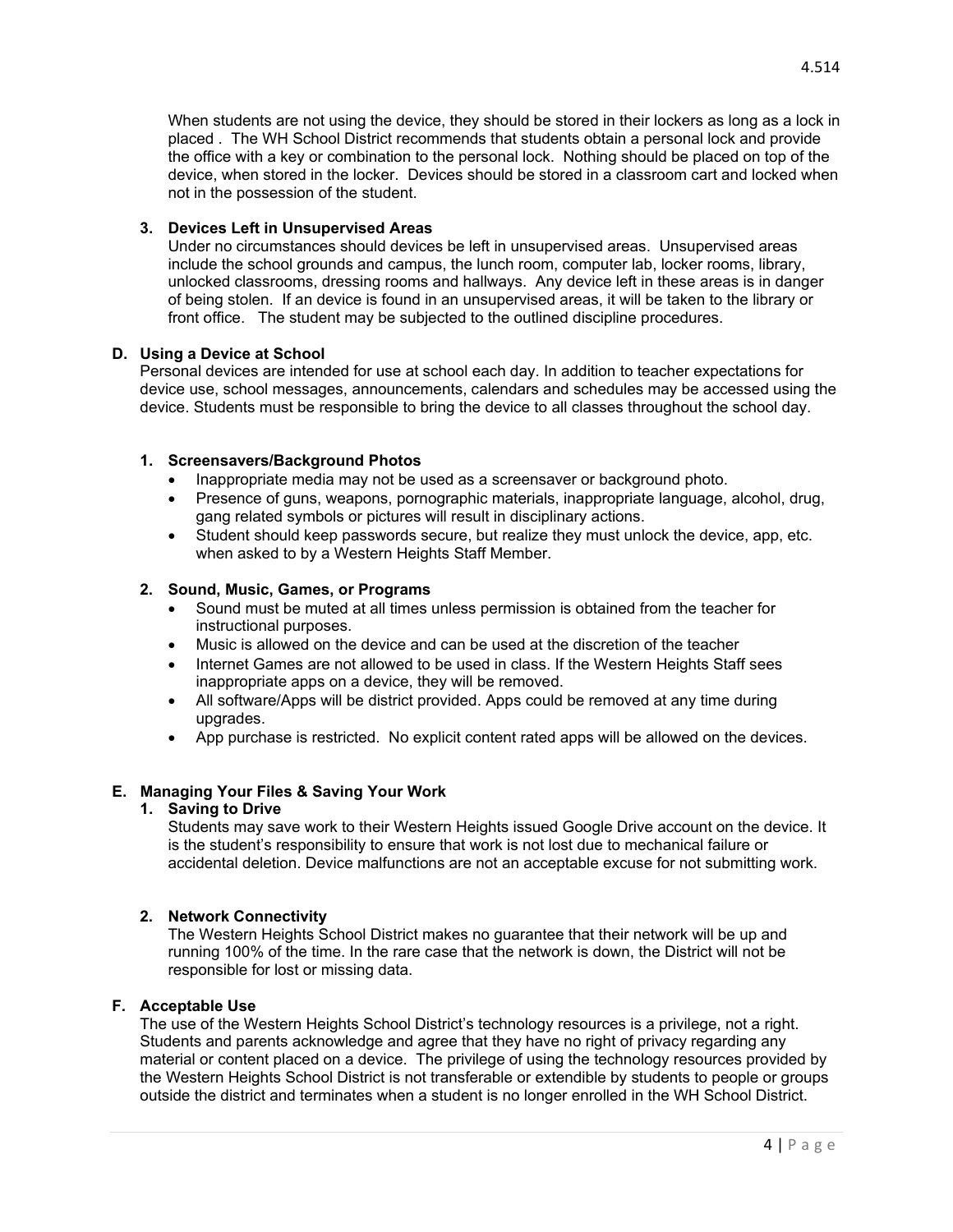This policy is provided to make all users aware of the responsibilities associated with efficient, ethical, and lawful use of technology resources. If a person violates any of the User Terms and Conditions named in this policy, privileges may be terminated, access to the school district technology resources may be denied, and the appropriate disciplinary action shall be applied. The Western Heights School District's Student Code of Conduct shall be applied to student infractions.

### **Violations may result in disciplinary action up to and including suspension/ expulsion for students. When applicable, law enforcement agencies may be involved.**

## **1. Parent/Guardian Responsibilities**

- Talk to your children about values and the standards that your children should follow on the use of the Internet just as you do on the use of all media information sources such as television, telephones, movies, and radio.
- Should you want your student to opt out of having a device, you will need to sign a form indicating this and understand that your student is still responsible for meeting the course requirements (may take longer).
- Agree to be financially responsible for any damage to or loss of the device up to the full amount of the purchase price.

# **2. School Responsibilities**

- Provide Internet and Email access to its students.
- Provide Internet Blocking of inappropriate materials as able.
- Provide network data storage areas.
- These will be treated similar to school lockers. Western Heights School District reserves the right to review, monitor, and restrict information stored on or transmitted via Western Heights School District owned equipment and to investigate inappropriate use of resources.
- Provide staff guidance to aid students in doing research and help assure student compliance of the acceptable use policy.

### **3. Student Responsibilities**

- Use the device in a responsible and ethical manner.
- Obey general school rules concerning behavior and communication that apply to device/computer use.
- Using all technology resources in an appropriate manner so as to not damage school equipment. This "damage" includes, but is not limited to, the loss of data resulting from delays, non-deliveries, mis-deliveries or service interruptions caused by the student's own negligence, errors or omissions.
- Helping WHPS School District protect our computer system/device by contacting an administrator about any security problems they may encounter.
- Monitoring all activity on their account(s).
- Students should always turn off and secure their device after they are done working to protect their work and information.
- If a student should receive email containing inappropriate or abusive language or if the subject matter is questionable, he/she is asked to save the email and contact administration.
- Returning the device to school at the end of each school day. Students who graduate early, withdraw, are suspended or expelled, or terminate enrollment at WHPS for any other reason must return the device before leaving the school.

### **4. Student Activities Strictly Prohibited**

- Illegal installation or transmission of copyrighted materials
- Any action that violates existing Board policy or public law
- Sending, accessing, uploading, downloading, or distributing offensive, profane, threatening, pornographic, obscene, or sexually explicit materials
- Using the device to threaten or bully other students violates Board Policy and will not be tolerated.
- Use of chat rooms, sites selling term papers, book reports and other forms of student work
- Messaging services- (MSN Messenger, ICQ, etc)